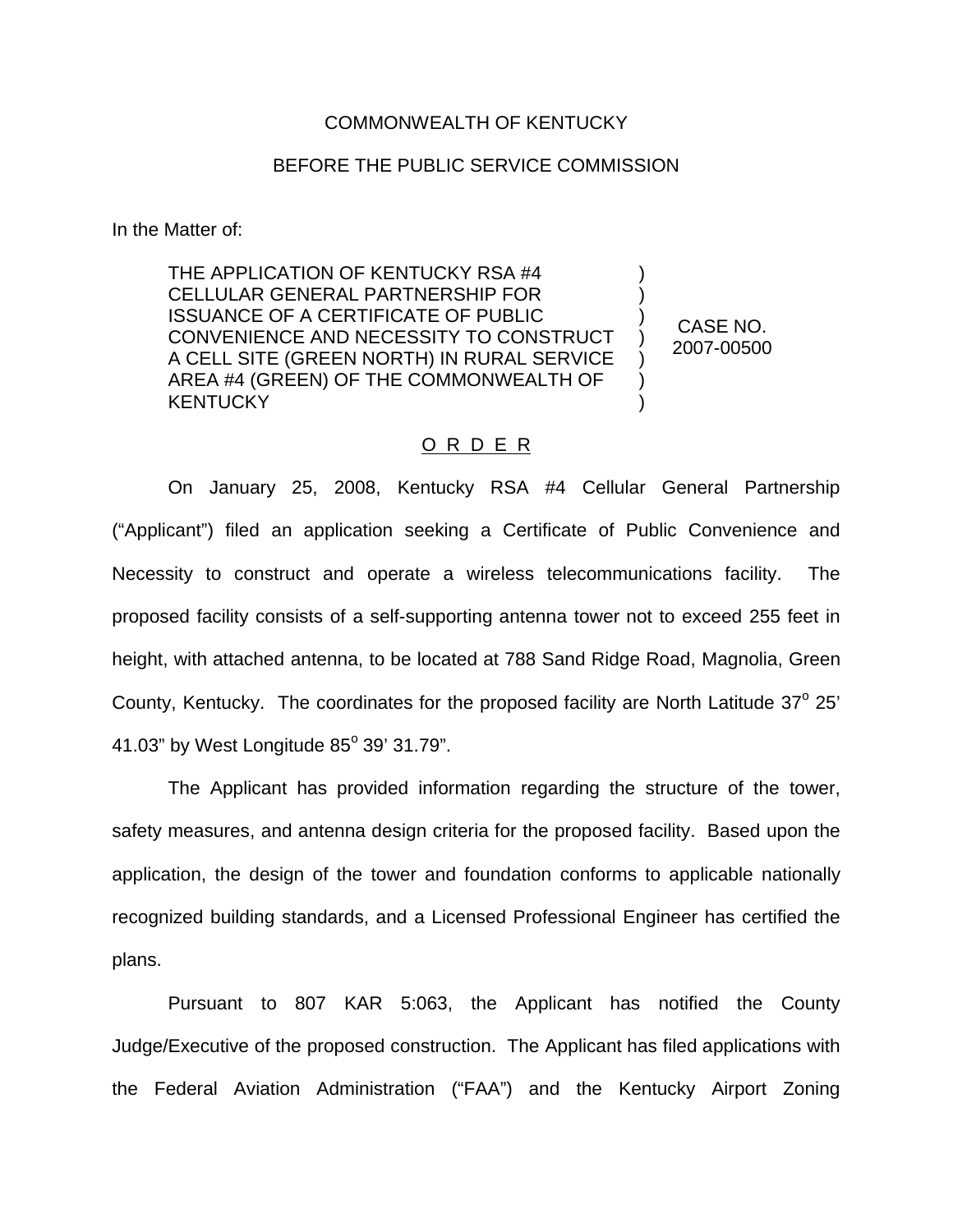Commission ("KAZC") seeking approval for the construction and operation of the proposed facility. Both decisions are pending.

The Applicant has filed evidence of the appropriate notices provided pursuant to 807 KAR 5:063. The notices solicited comments and informed the recipients of their right to request intervention. To date, no public comments have been filed with the Commission.

The Commission, having considered the evidence of record and being otherwise sufficiently advised, finds the Applicant has demonstrated a facility is necessary to provide adequate utility service and that, therefore, a Certificate of Public Convenience and Necessity to construct the proposed facility should be granted.

Pursuant to KRS 278.280, the Commission is required to determine proper practices to be observed when it finds, upon complaint or on its own motion, the facilities of any utility subject to its jurisdiction are unreasonable, unsafe, improper, or insufficient. To assist the Commission in its efforts to comply with this mandate, the Applicant should notify the Commission if it does not use this antenna tower to provide service in the manner set out in its application and this Order. Upon receipt of such notice, the Commission may, on its own motion, institute proceedings to consider the proper practices, including removal of the unused antenna tower, which should be observed by the Applicant.

IT IS THEREFORE ORDERED that:

1. The Applicant is granted a Certificate of Public Convenience and Necessity to construct a wireless telecommunications facility. The proposed facility consists of a self-supporting antenna tower not to exceed 255 feet in height, with